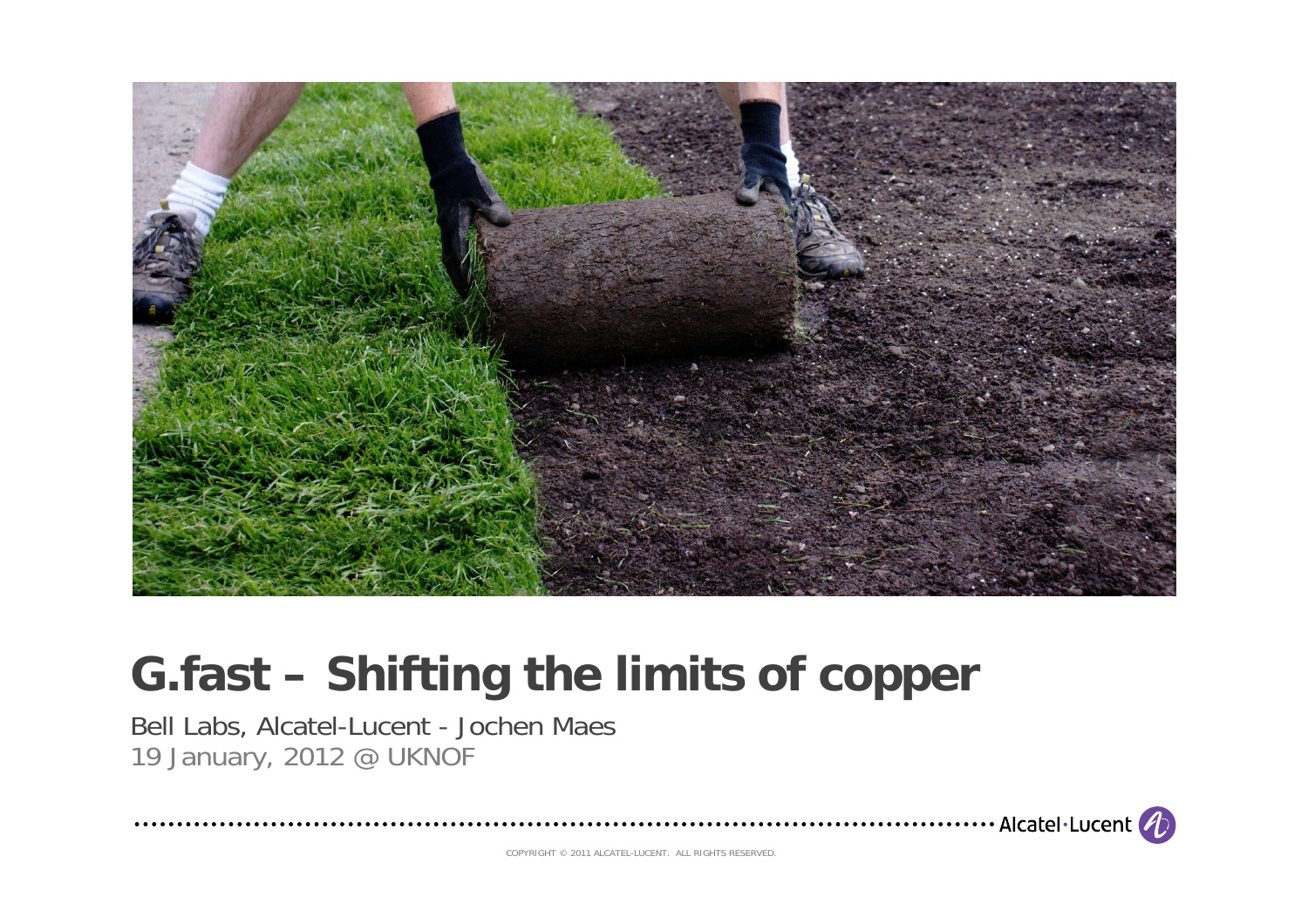### **FTTH - the next big thing for decades …**

INSTALLED FIRST COST ECONOMICS OF FIBER/BROADBAND ACCESS TO THE

**HOME** 



FIBER TO THE HOME: PRACTICALLY A REALITY



**BNR** 

K. LU, R. WOLFF AND F. GRATZER

**BELL COMMUNICATIONS RESEARCH** 445 SOUTH STREET, MORRISTOWN, NJ 07960

... It shows that fiber will be cost competitive for voice during the 1990's and predicts that Broadband access will become cost effective during the next 10 to 15 years

FIBER TO THE HOME: BIARRITZ (1984)... TWELVE CITIES (1988)



Camille VEYRES  $(x)$  -- J. Jacques MAURO

Direction Générale des Télécommunications FRANCE TELECOM - Service des Télécommunications de l'Image  $\neg$  Paris - France

An Optimal Investment Strategy Model for Fiber to the Home

Marvin A. Sirbu and David P. Reed



**Carnegie Mellon University** 



Paul W. Shumate Jr. Bell Communications Research Inc.

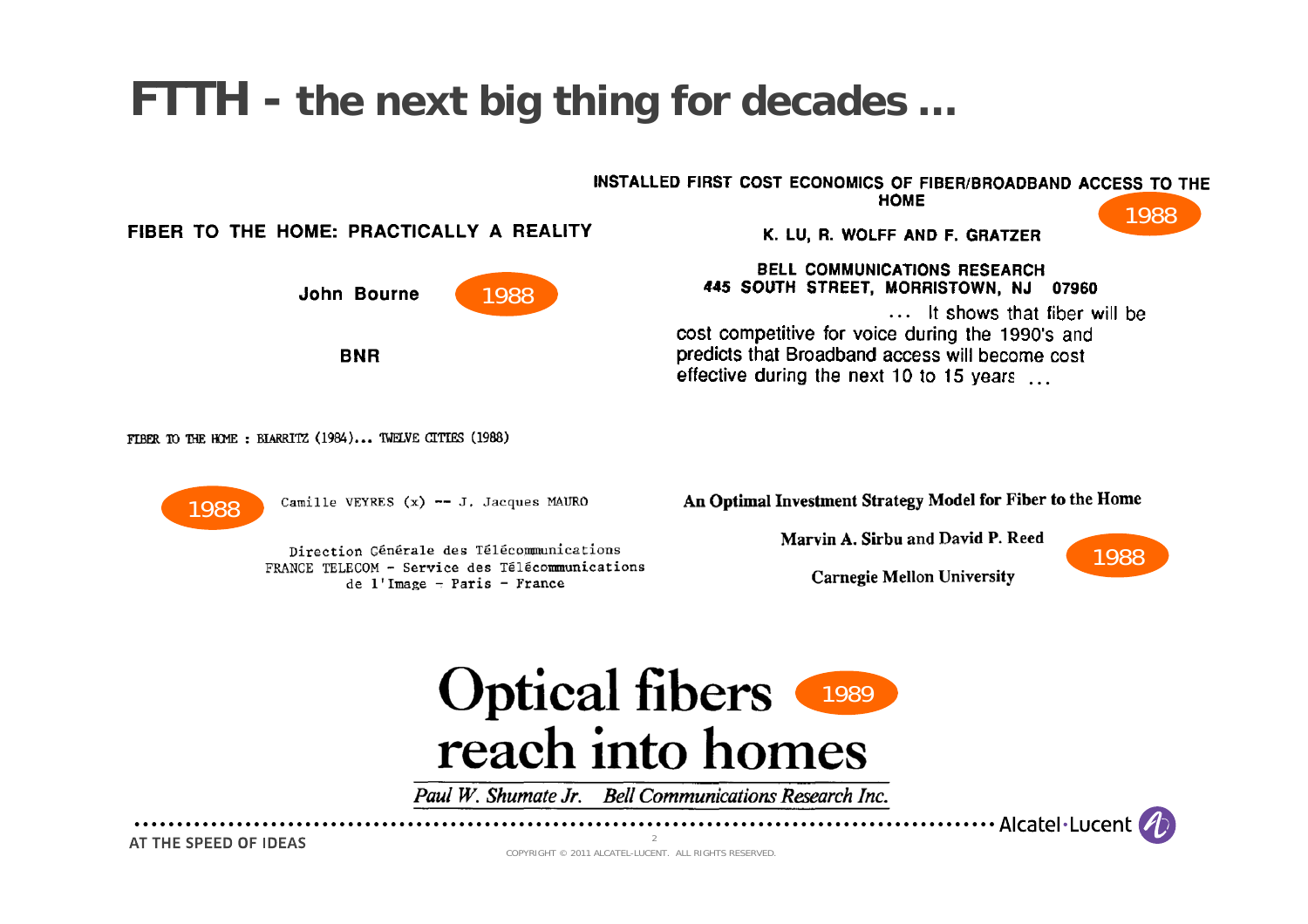### **Reality gradual deployment of fiber deeper in network**

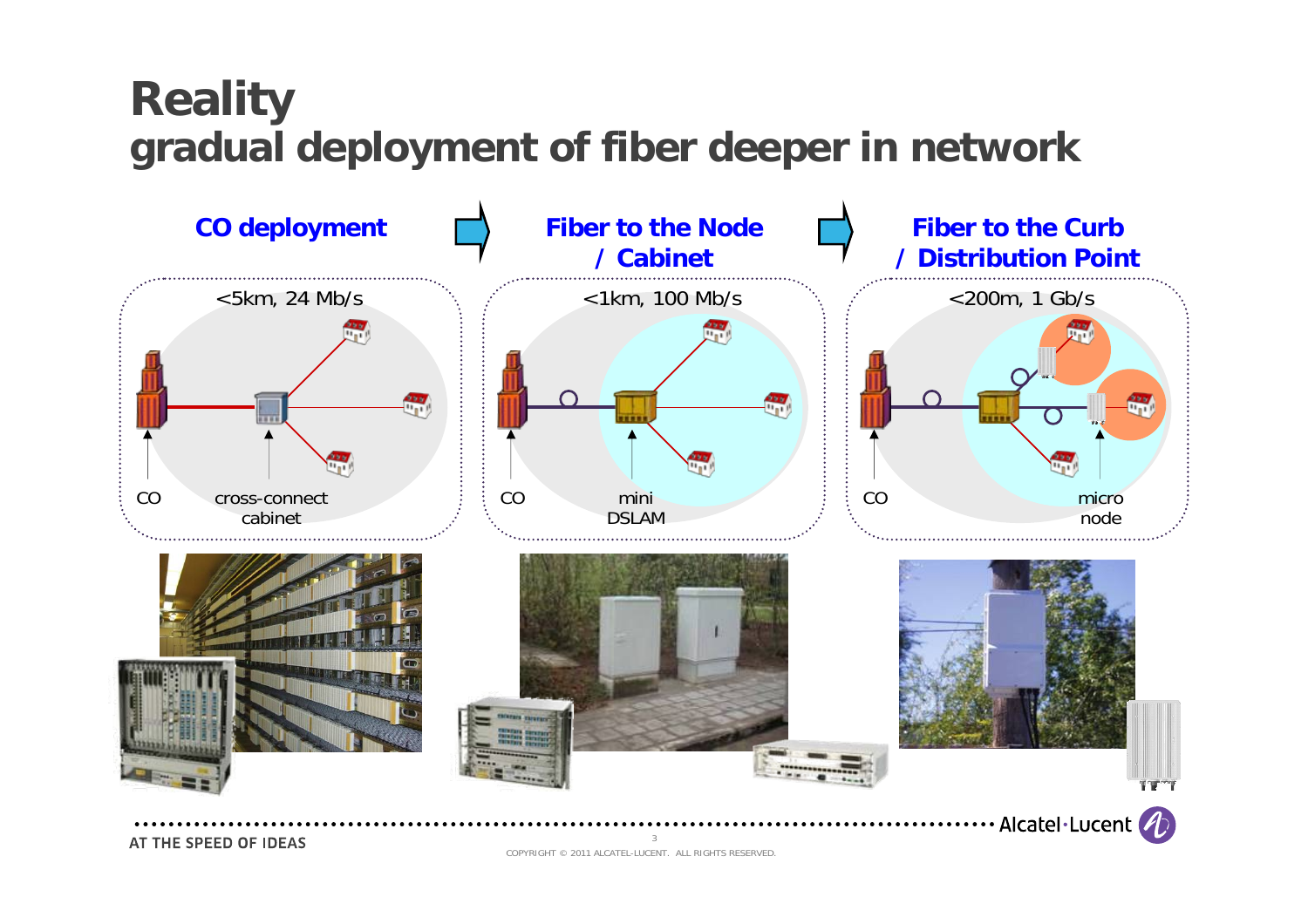# **Shifting the limits of copper**



**Copper innovations allow operators to gradually build up their fiber network**

..................... Alcatel Lucent (2)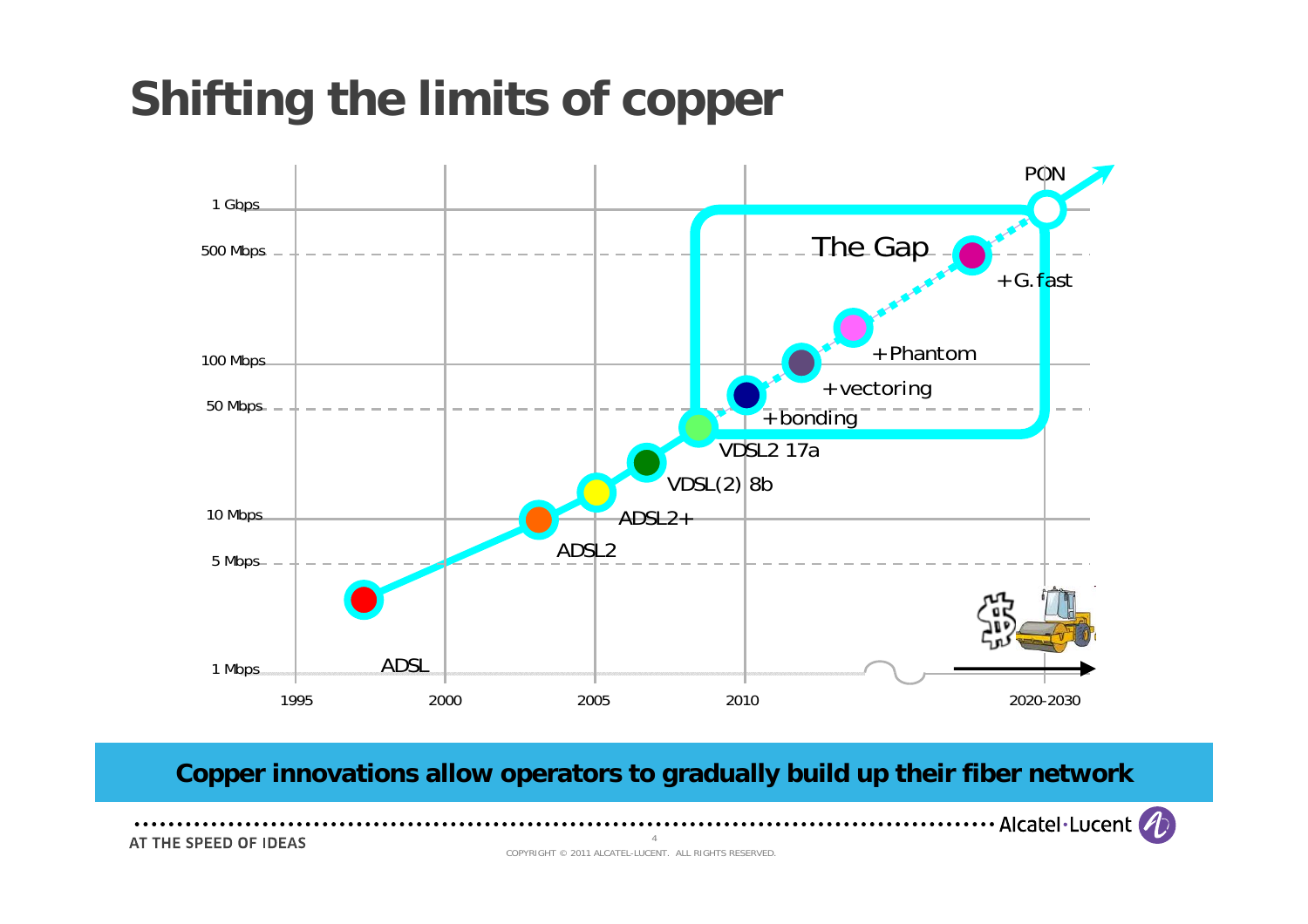## **Vectoring**

### **Phantom mode**



COPYRIGHT © 2011 ALCATEL-LUCENT. ALL RIGHTS RESERVED.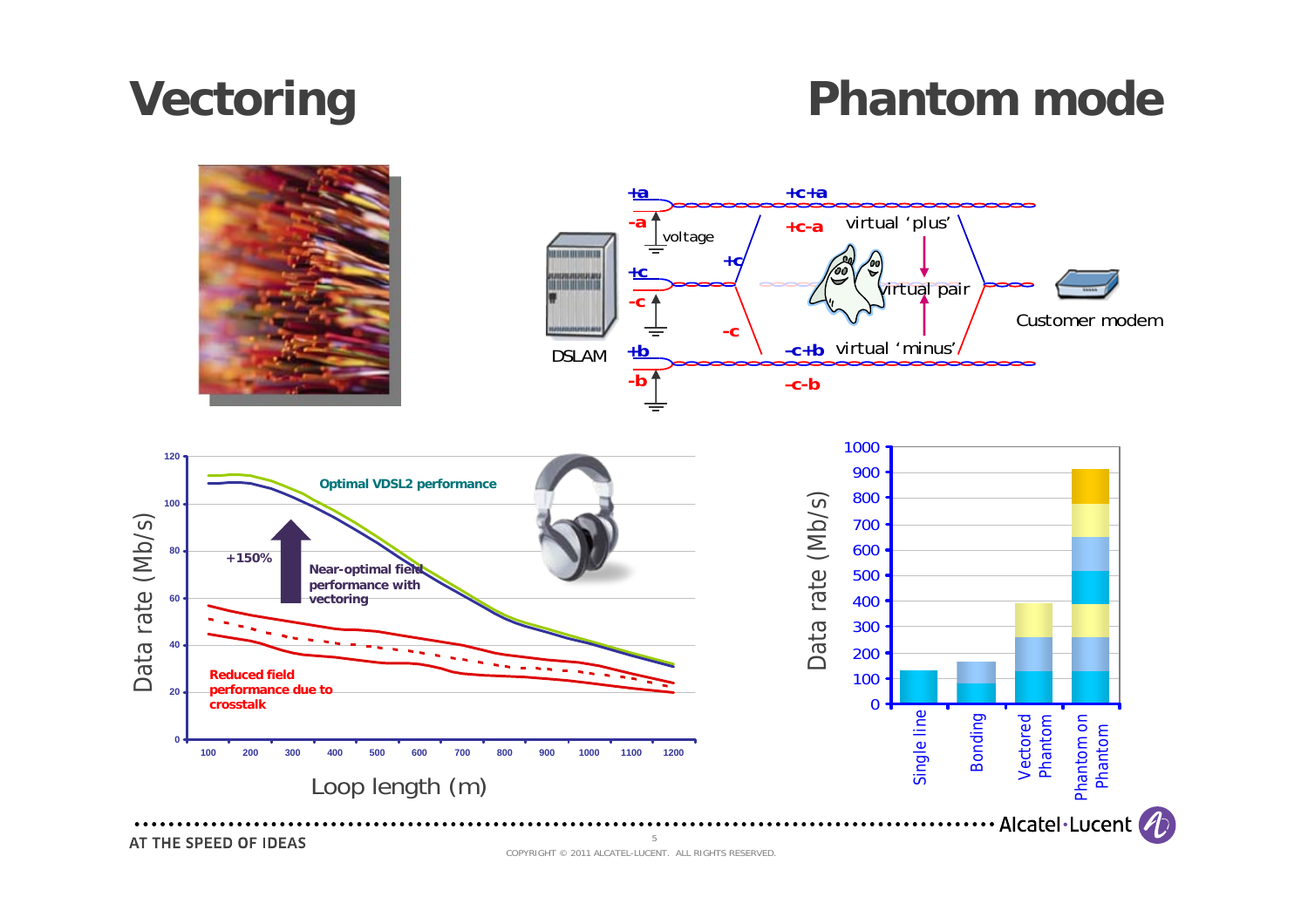# **ITU project G.fast**



- Standardizing copper physical layer aspects of FTTdp
- Initiated February 2011
- Earliest opportunity for consent: e.o. 2012
	- Means, earliest, standard could be approved in 2013; products could be available in 2014
- Contributions by DSL and G.hn vendors
- Main requirements
	- High peak data rate, e.g. 500 Mb/s at 100 m
	- Suited for reverse powering
	- Allowing for customer self-install
	- Optimized for short loops not a substitute for FTTCab



................................ Alcatel · Lucer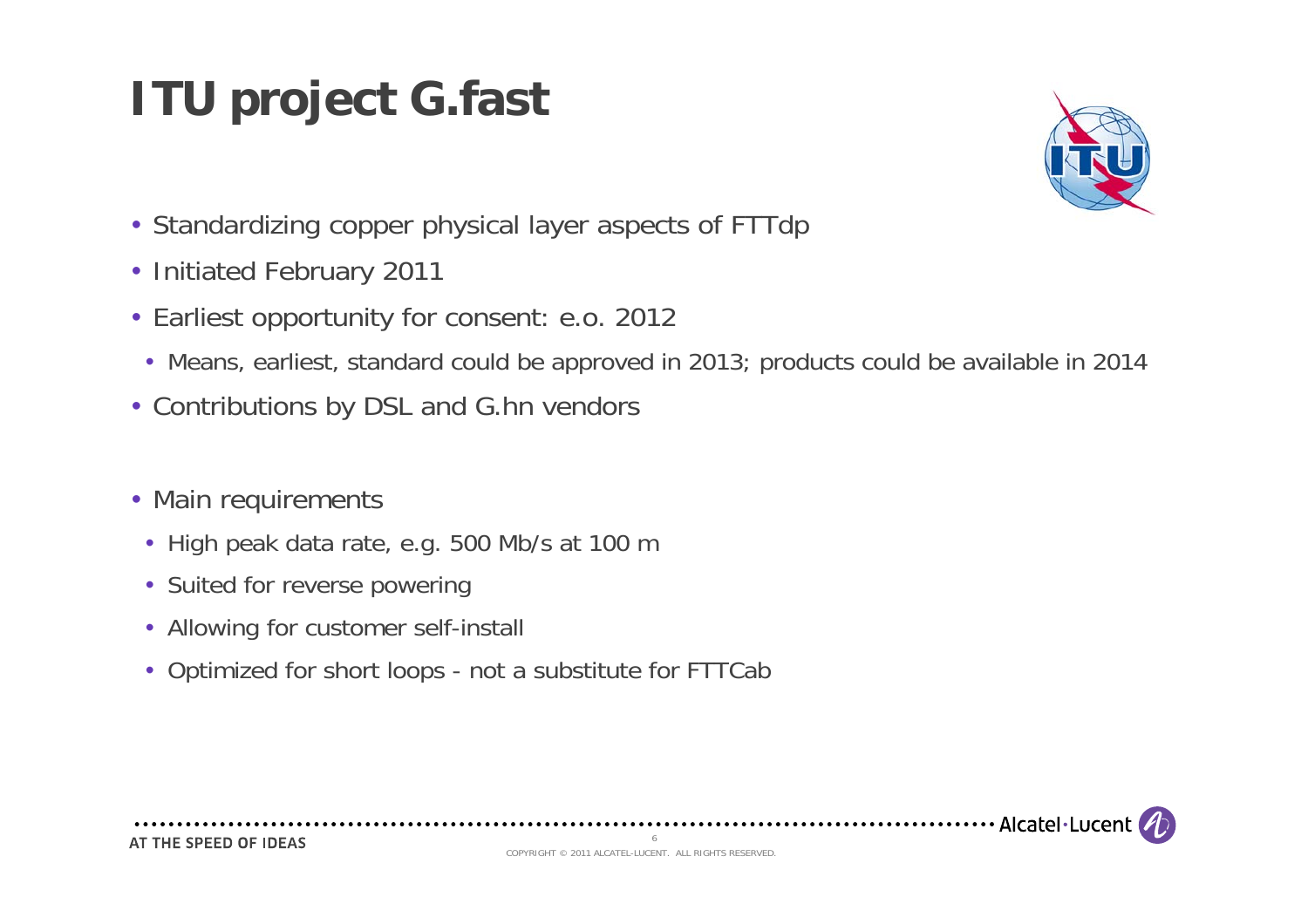## **G.fast is becoming technologically feasible**

Digital computation complexity relative to ADSL in 2001

Along x-axis, cost of complexity is scaled with Moore's law



#### **Technologically feasible – analog will be limiting design factor**

Alcatel·Lucent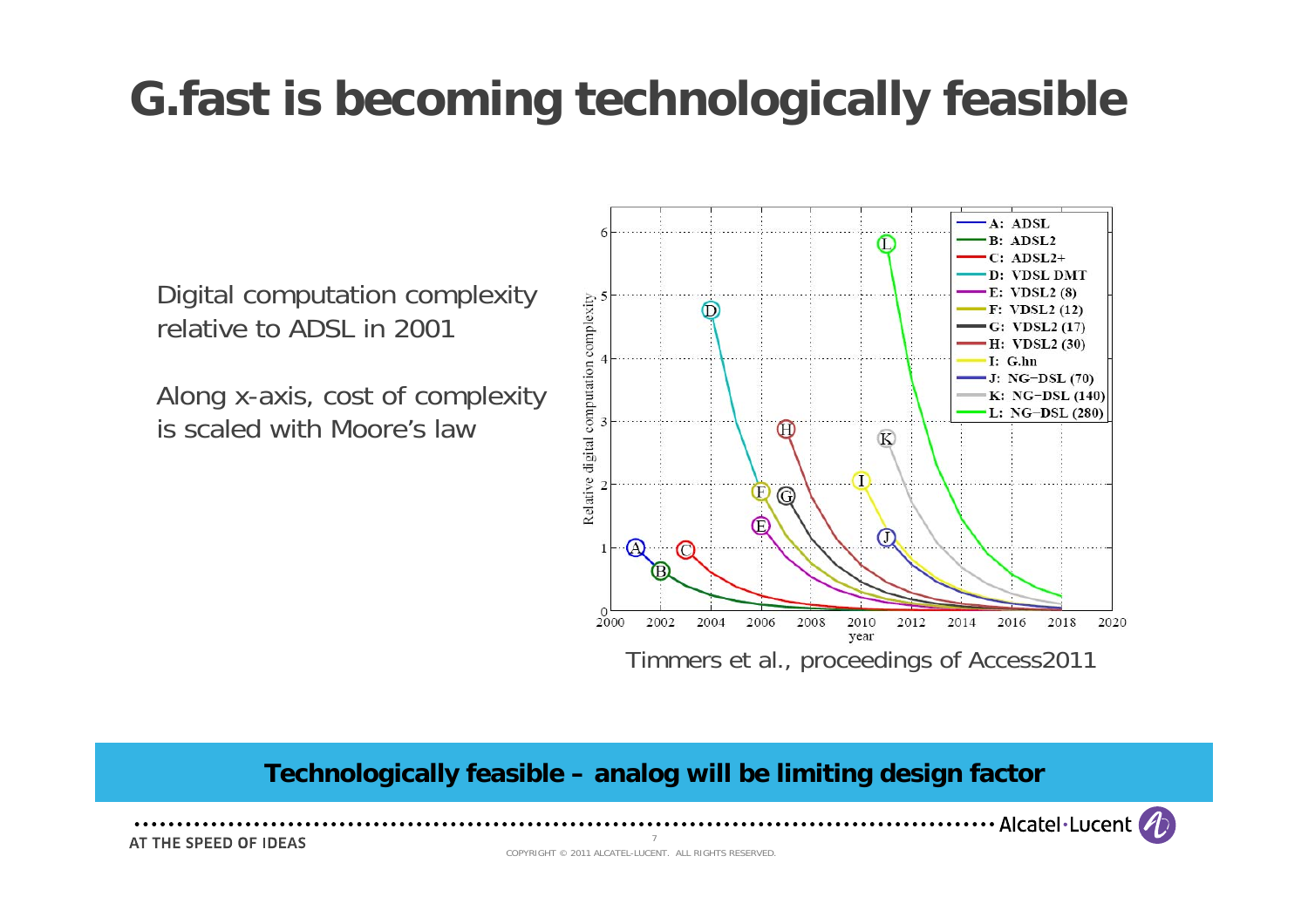# **FTTdp architecture**

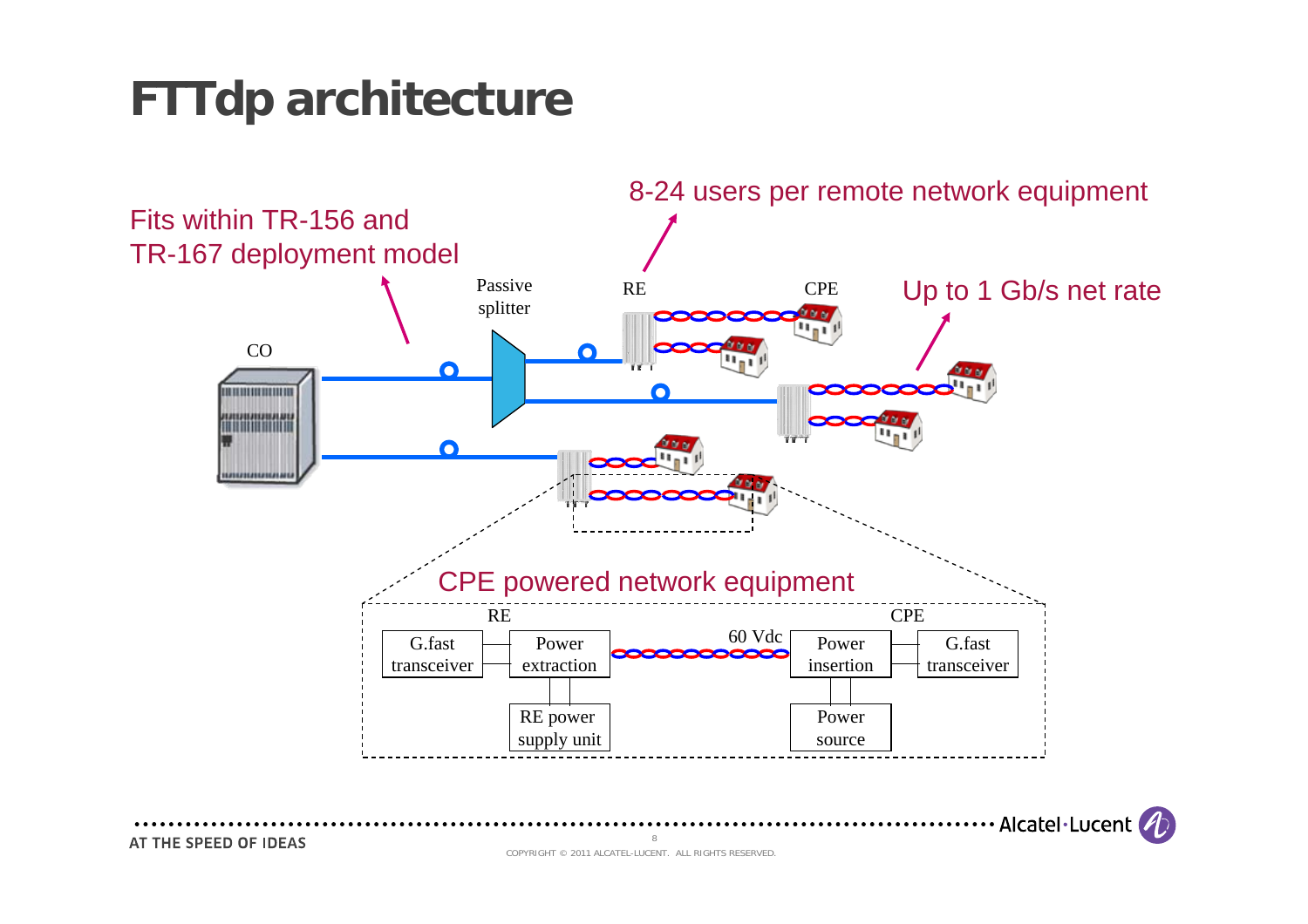#### **Reverse power feed power transfer capability**

ETSI TR 102 629 : Reverse Power Feed for Remote NodesSource voltage 60 V, within SELV limit, current < 300 m



**System design for worst case – when single long line is connected**

9

Alcatel·Lucent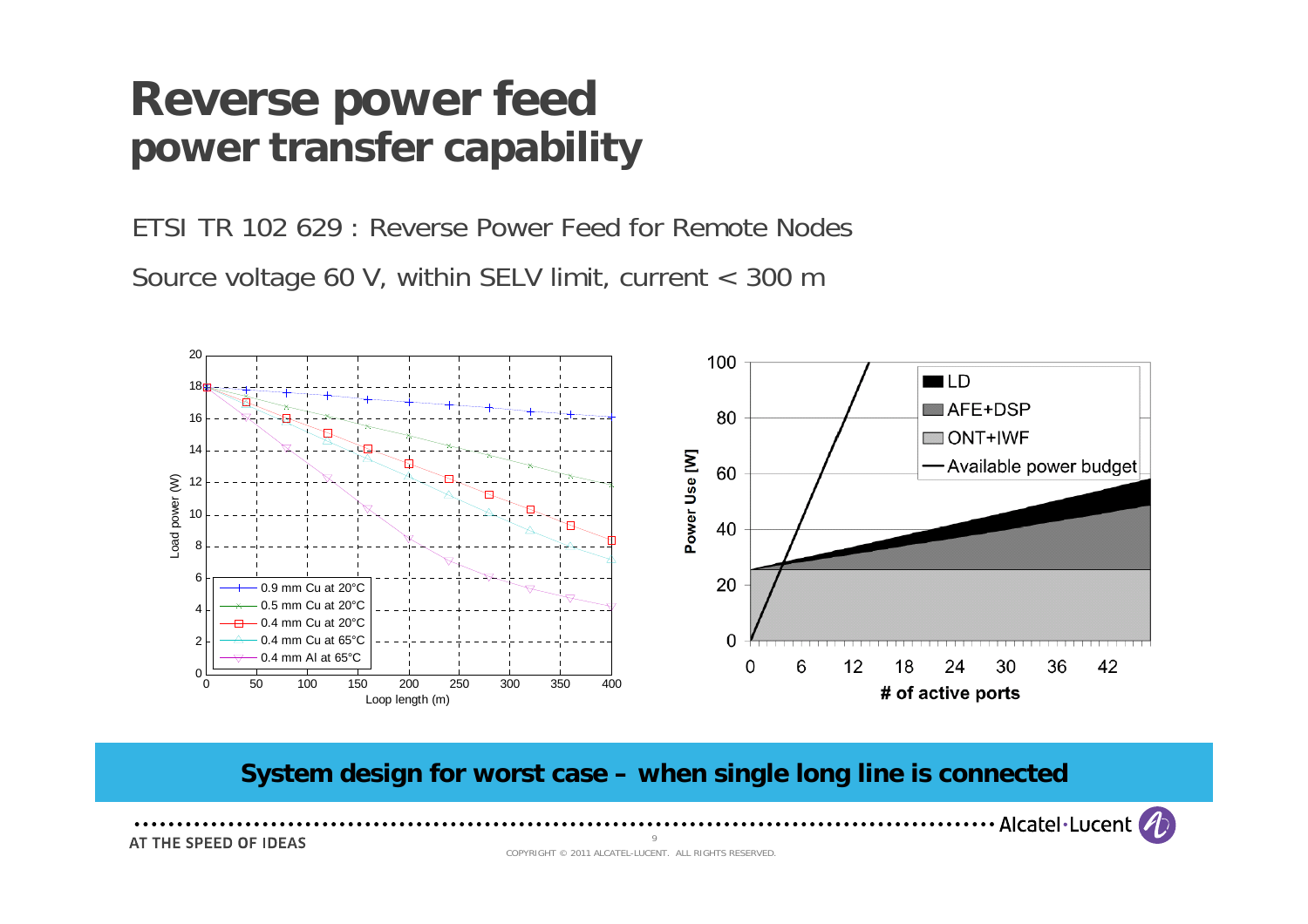# **Time division duplexing**

- Advantages of TDD:
	- Reduction in analog complexity
	- Increases transmission efficiency
	- Halves the modulation complexity
- Starting frequency above VDSL2, for legacy compatibility



#### **TDD allows relaxing analog requirements**



AT THE SPEED OF IDEAS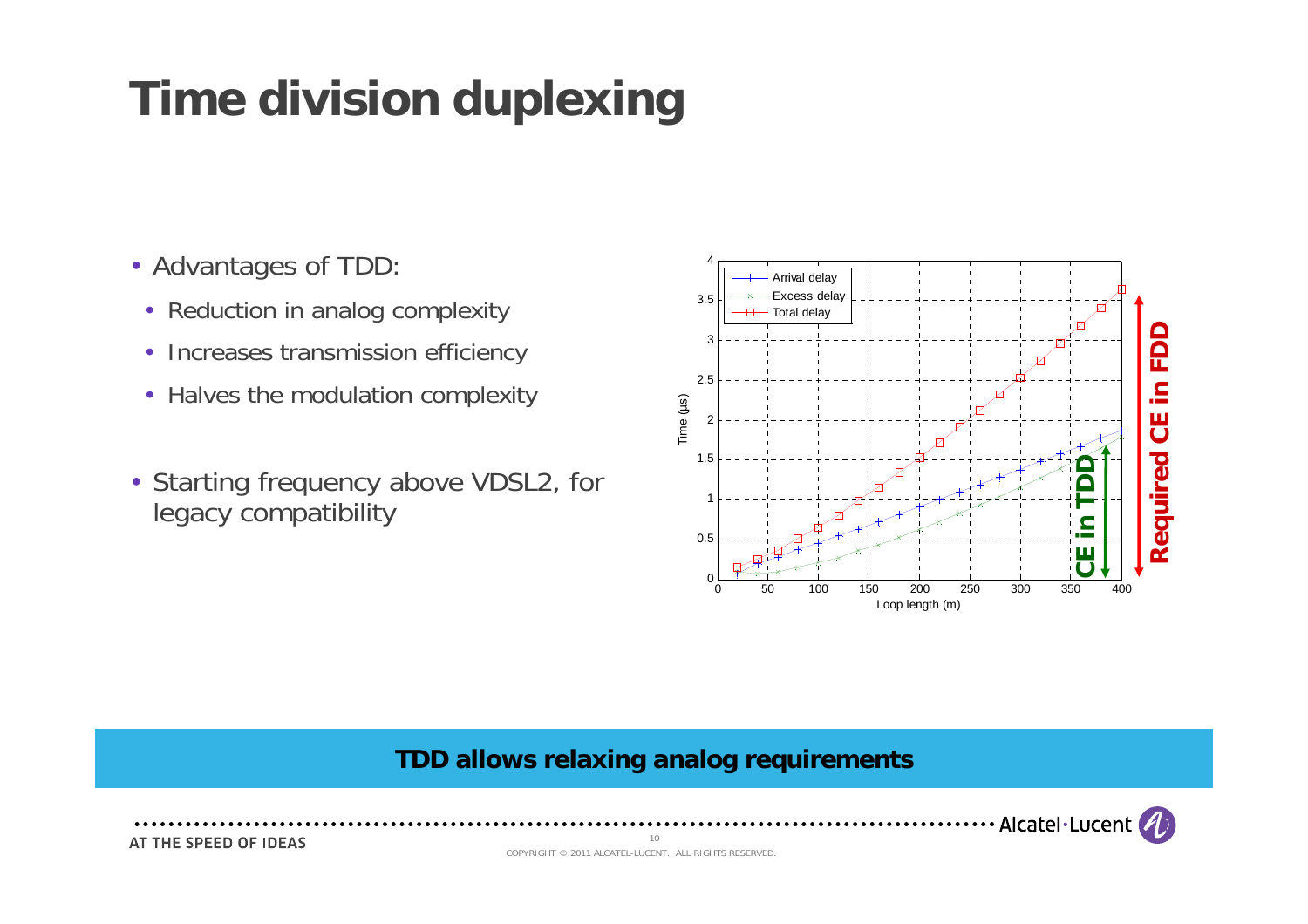## P2P and P2MP system architecture  $_{\textsf{\tiny{Control function}}}$



#### **Options under consideration in ITU G.fast**

11

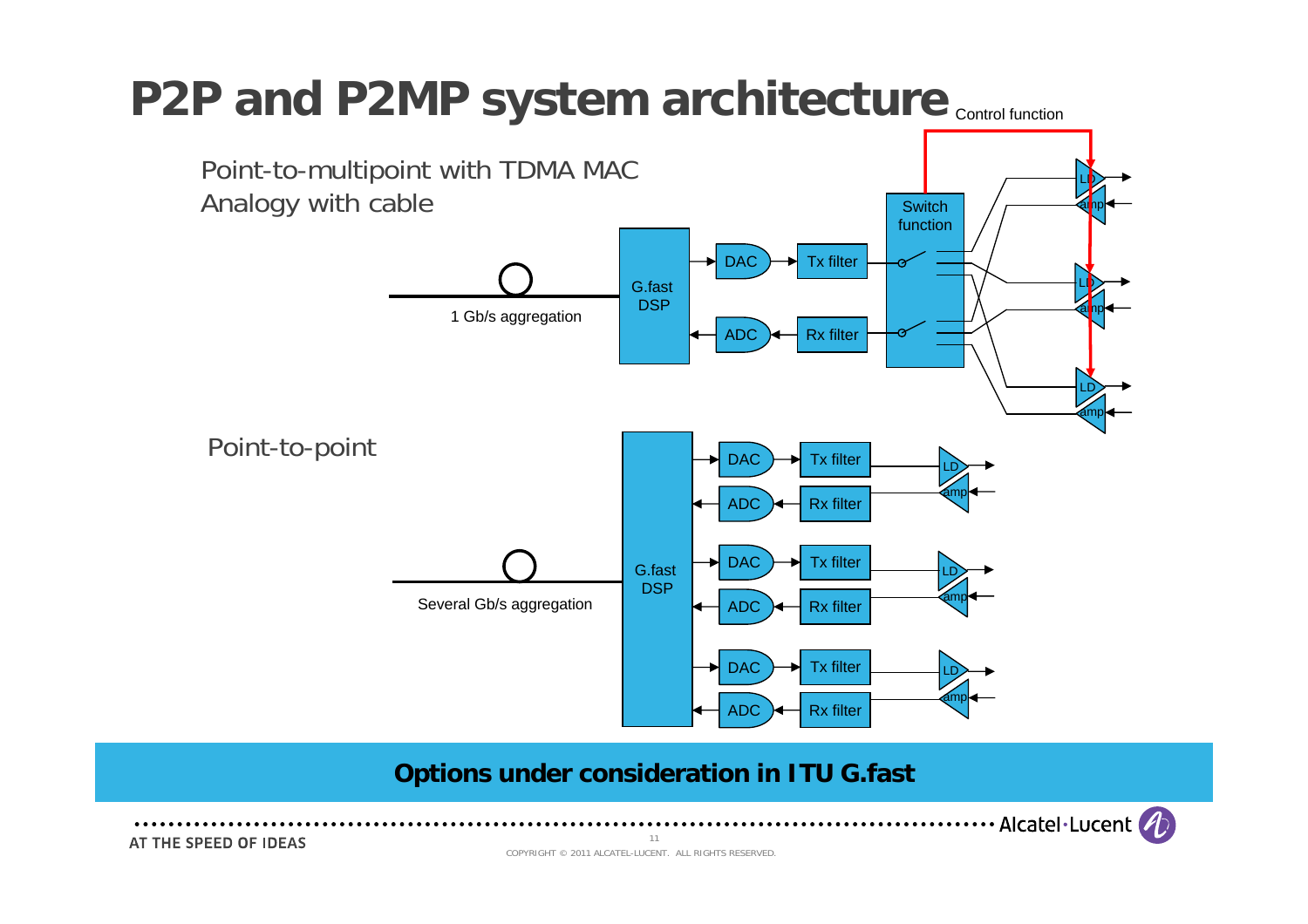### **UK Reference loops P2MP vs. P2P comparison**



#### **Key question: 'up to' or 'guaranteed' bandwidth**

Alcatel·Lucent

Average TDMA rate of N-1 users if 1

AT THE SPEED OF IDEAS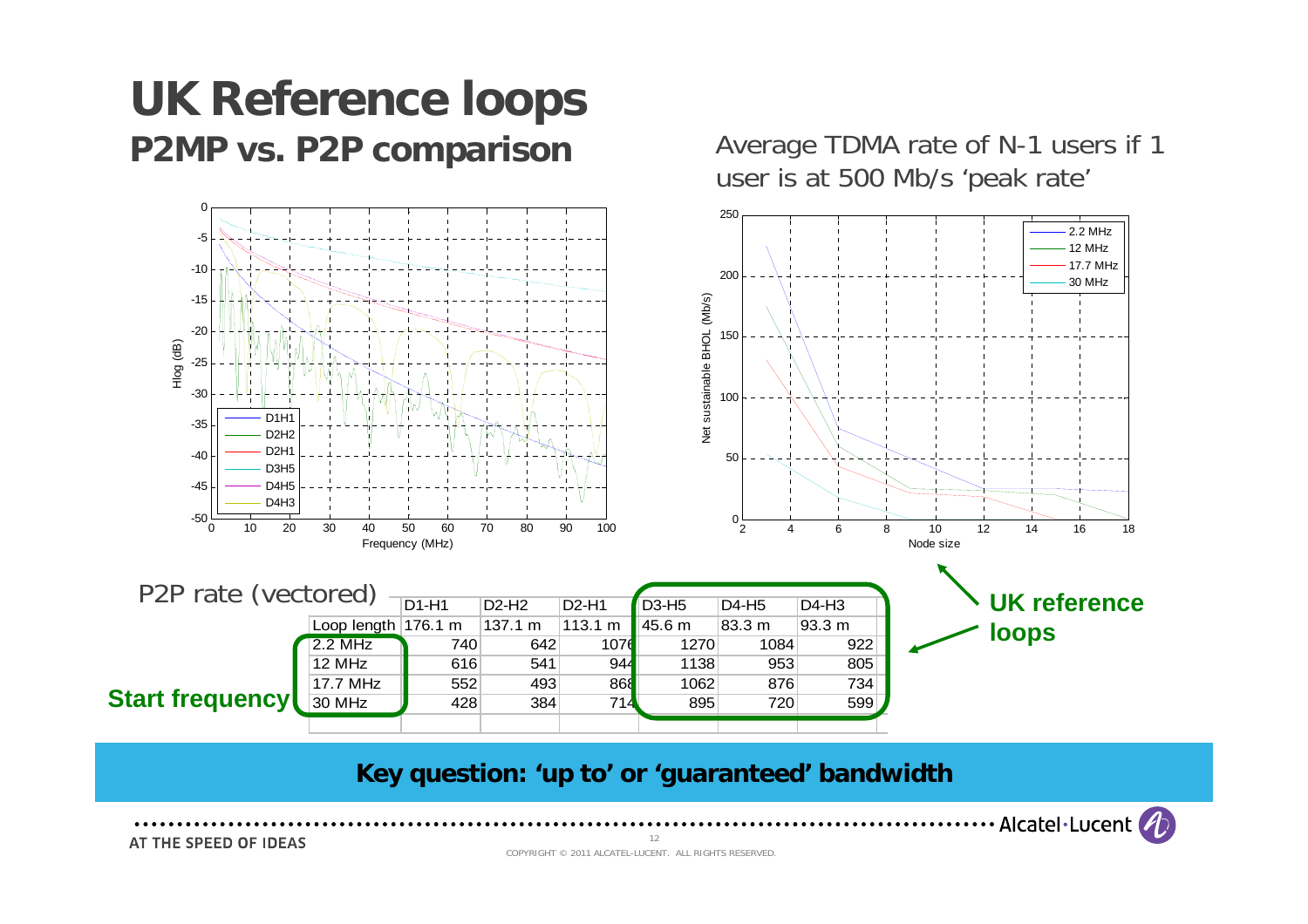## **Transmitter Controlled Adaptive Modulation**

**Operator benefit:** 

- Robustness  $\rightarrow$  Self-install
- Spectral efficiency  $\rightarrow$  Throughput
- Green → Reverse powering

**With minimal implementation impact**



#### **Automatic adaptation to traffic load and channel conditions**

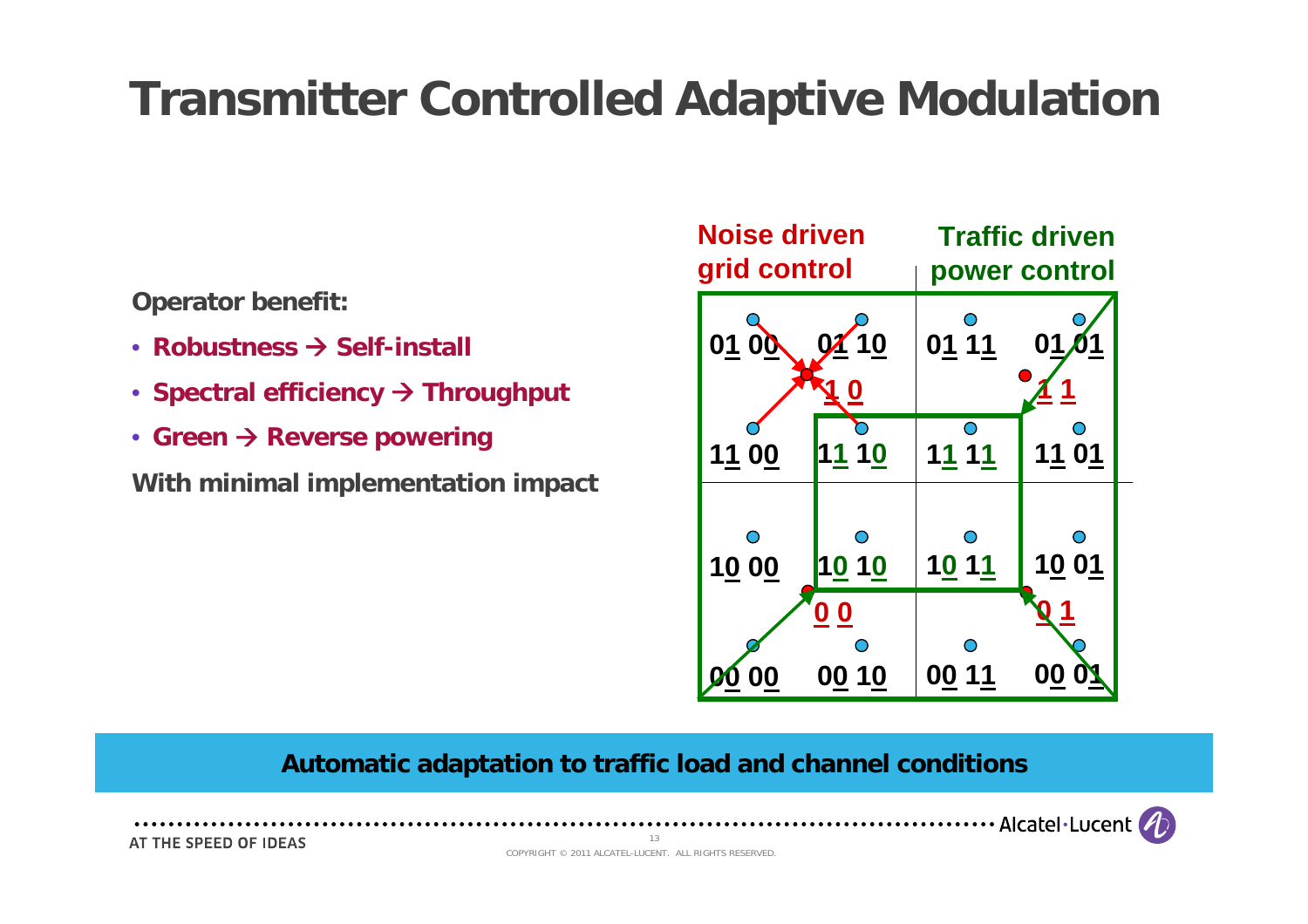### **CuGAR**

**Copper Gigabit Access Research evaluation platform**



AT THE SPEED OF IDEAS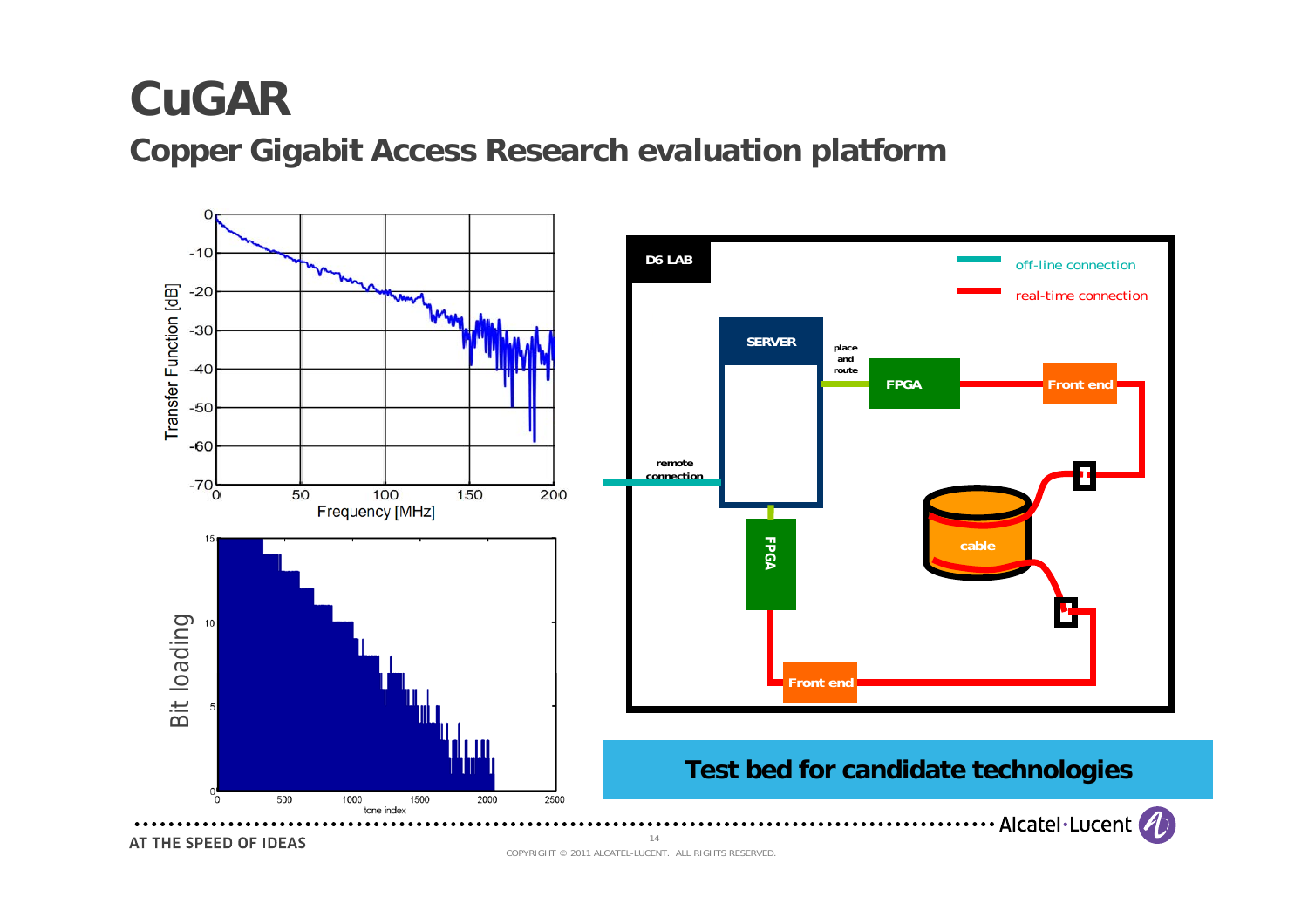# **FTTdp - G.fast**

- Continued copper access innovations facilitate operators to spread fiber investments
- G.fast is targeted for short loops up to 200 m from the last distribution point
- Being standardized in ITU-T, promising up to 1 Gb/s
- Transmitter controlled adaptive modulation is proposed, enabling high throughput, self-install and reverse powering
- P2P and P2MP system architectures under study in ITU

. . . . . . . . . . . . . . .

• TDMA offers high peak rate, but lower sustainable rate applied to UK reference loops – behaves like cable or PON



15